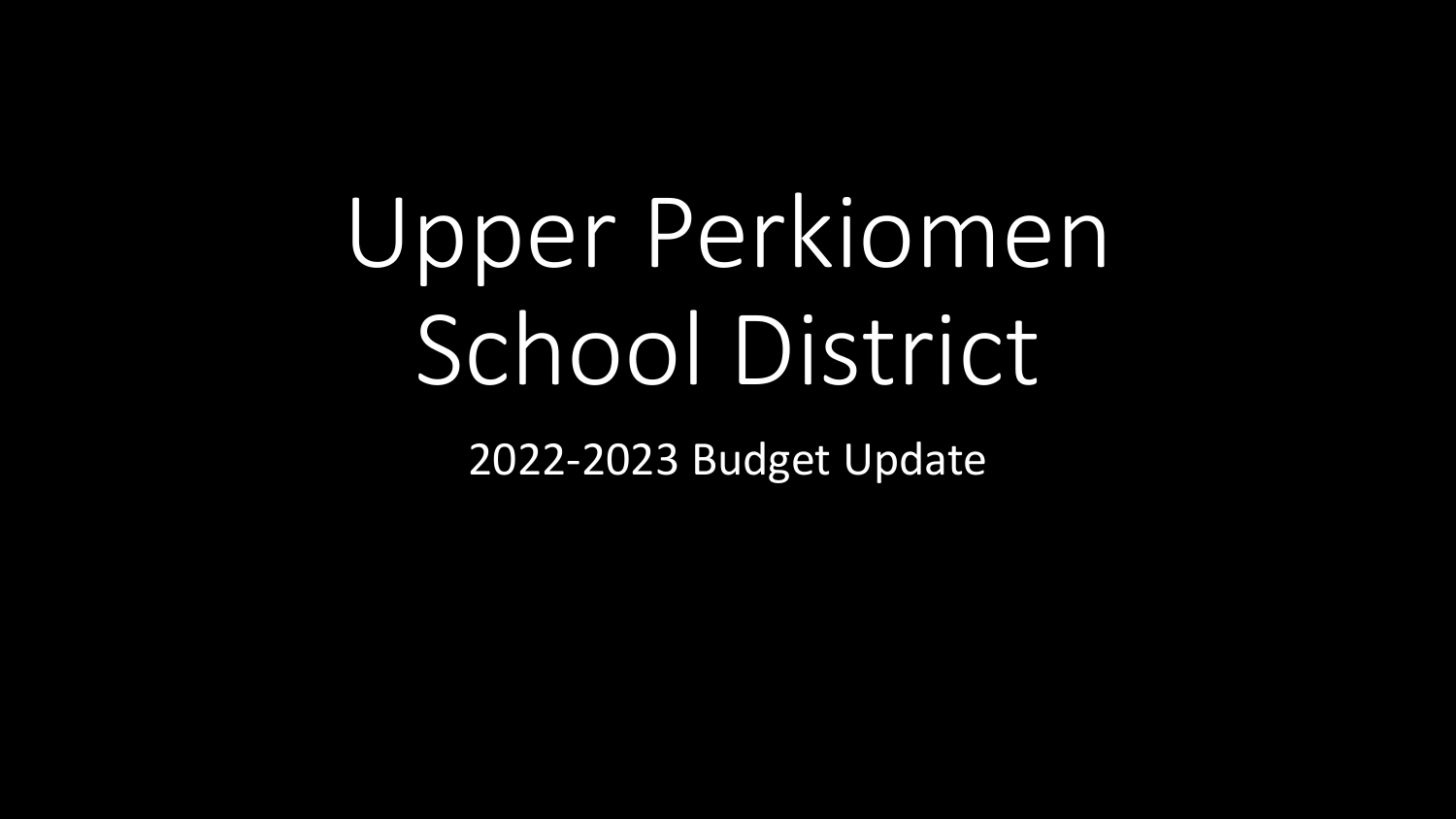# Timeline

- April 18, 2022 Finance Committee (Athletics, HR, Debt, & Revenue)
- May 12, 2022 Board Meeting (Adoption of Proposed Final Budget)
- May 16, 2022 Finance Committee (Proposed Final Budget Adjustments)
- May 31, 2022 Deadline for Proposed Final Budget on PDE-2028 for public inspection
- June 13, 2022 Finance Committee (Proposed Final Budget Adjustments
- June 16, 2022 Board Meeting (Adoption of Final Budget and Homestead/Farmstead exclusion
- June 30, 2022 Deadline to adopt the Final Budget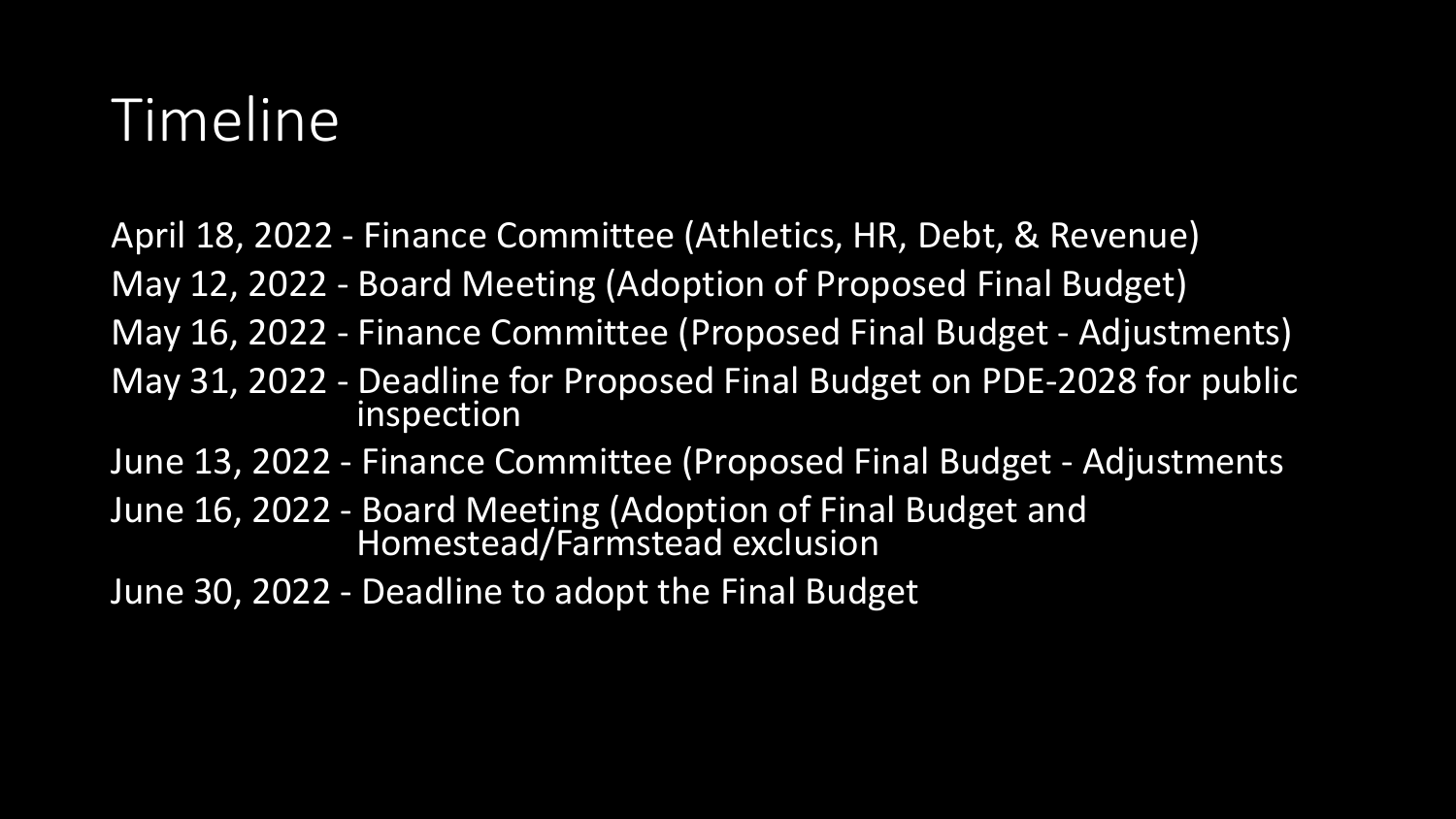#### 2022-2023 Draft Budget

Revenue: \$67,981,906 Expenditures: \$72,323,434 Deficit: \$4,341,528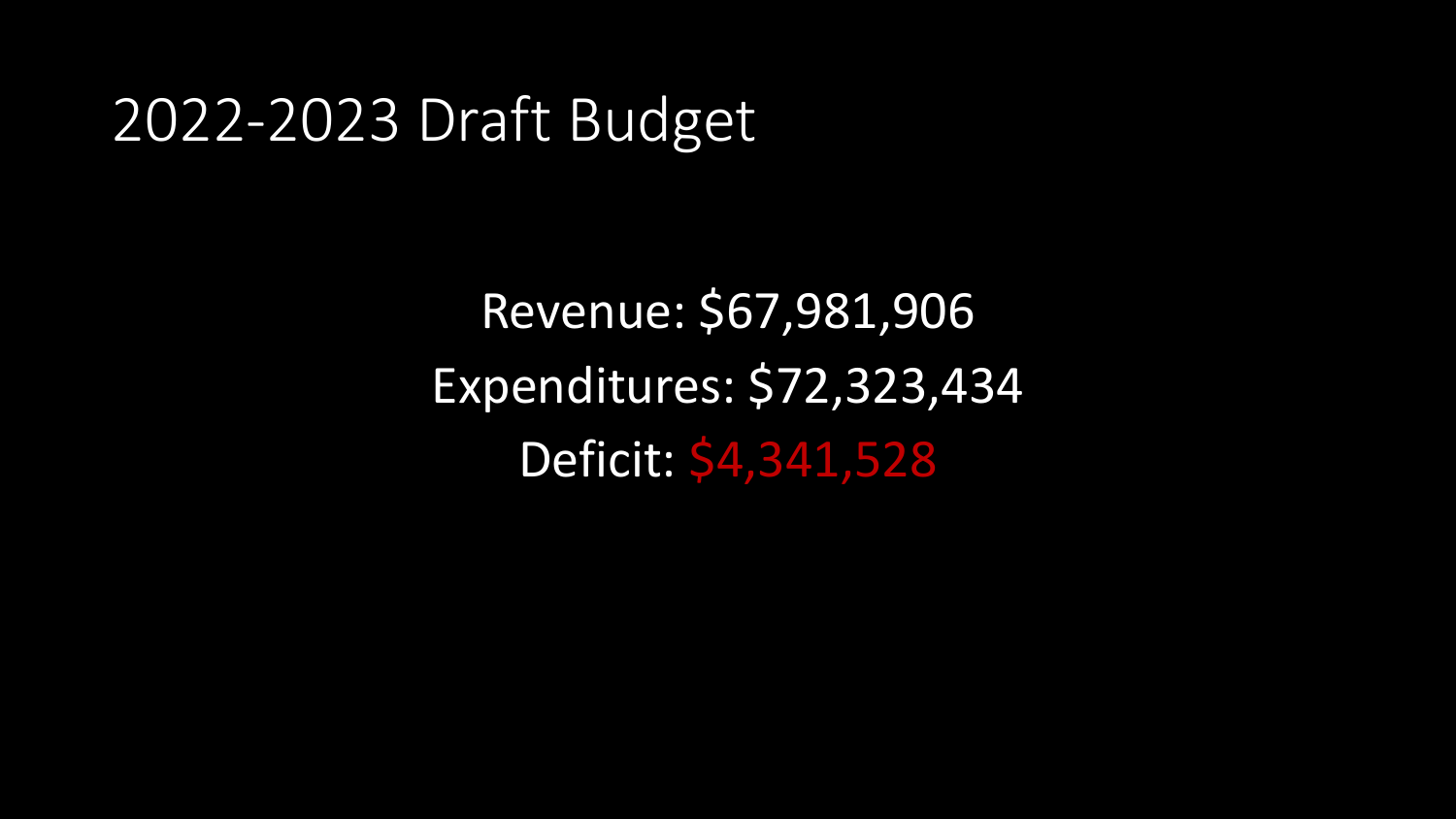#### 2022-2023 Budget Comparison

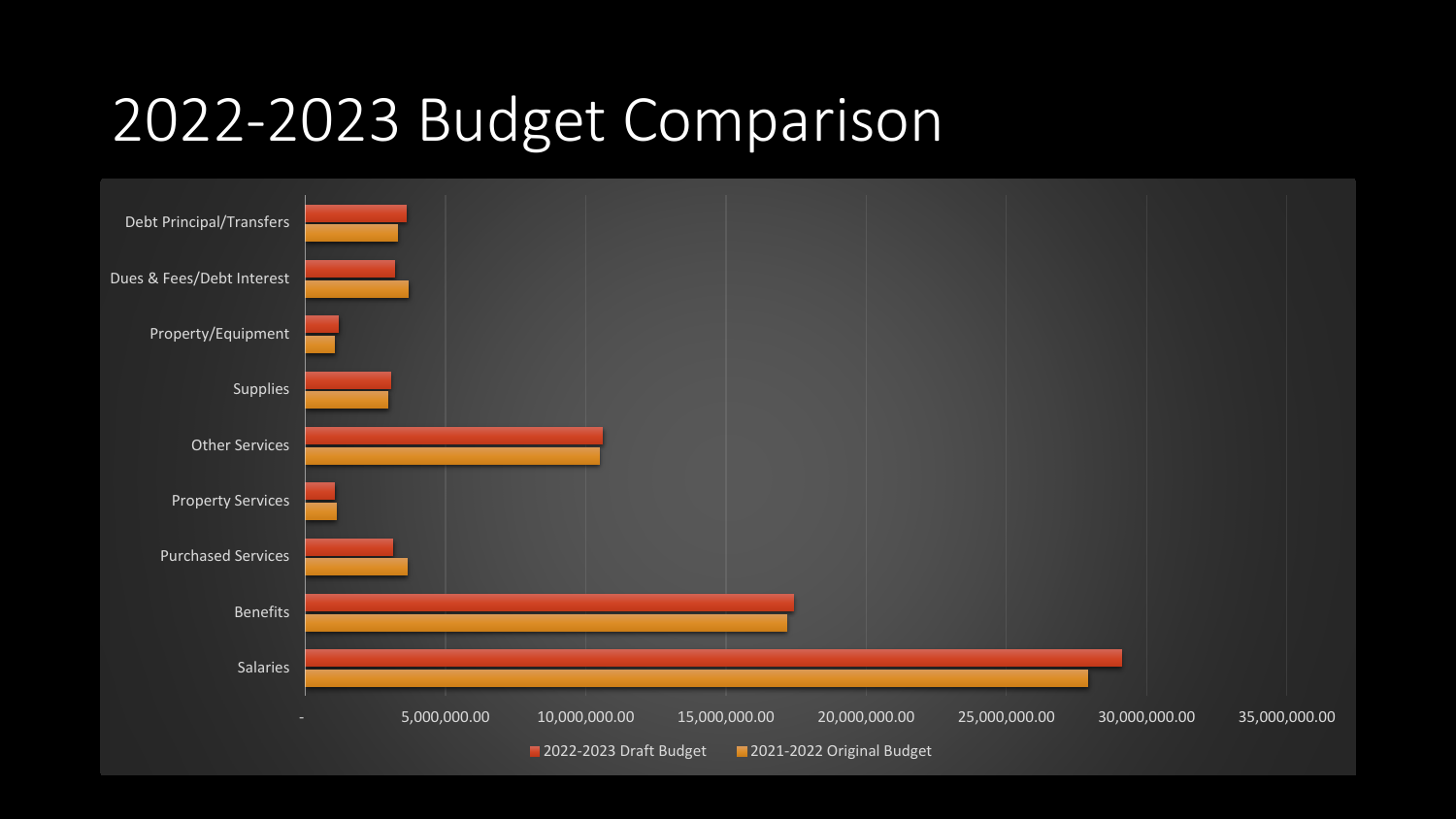## Additional Personnel

Learning Support Teacher Learning Coach Elementary Gifted Teacher Student Assistance Counselor (2) Board Certified Behavioral Analysts HR Administrative Assistant Other Current Employee Adjustments and staffing additions due to

enrollment

Salaries: \$572,000 Benefits: \$385,000 Total: \$957,000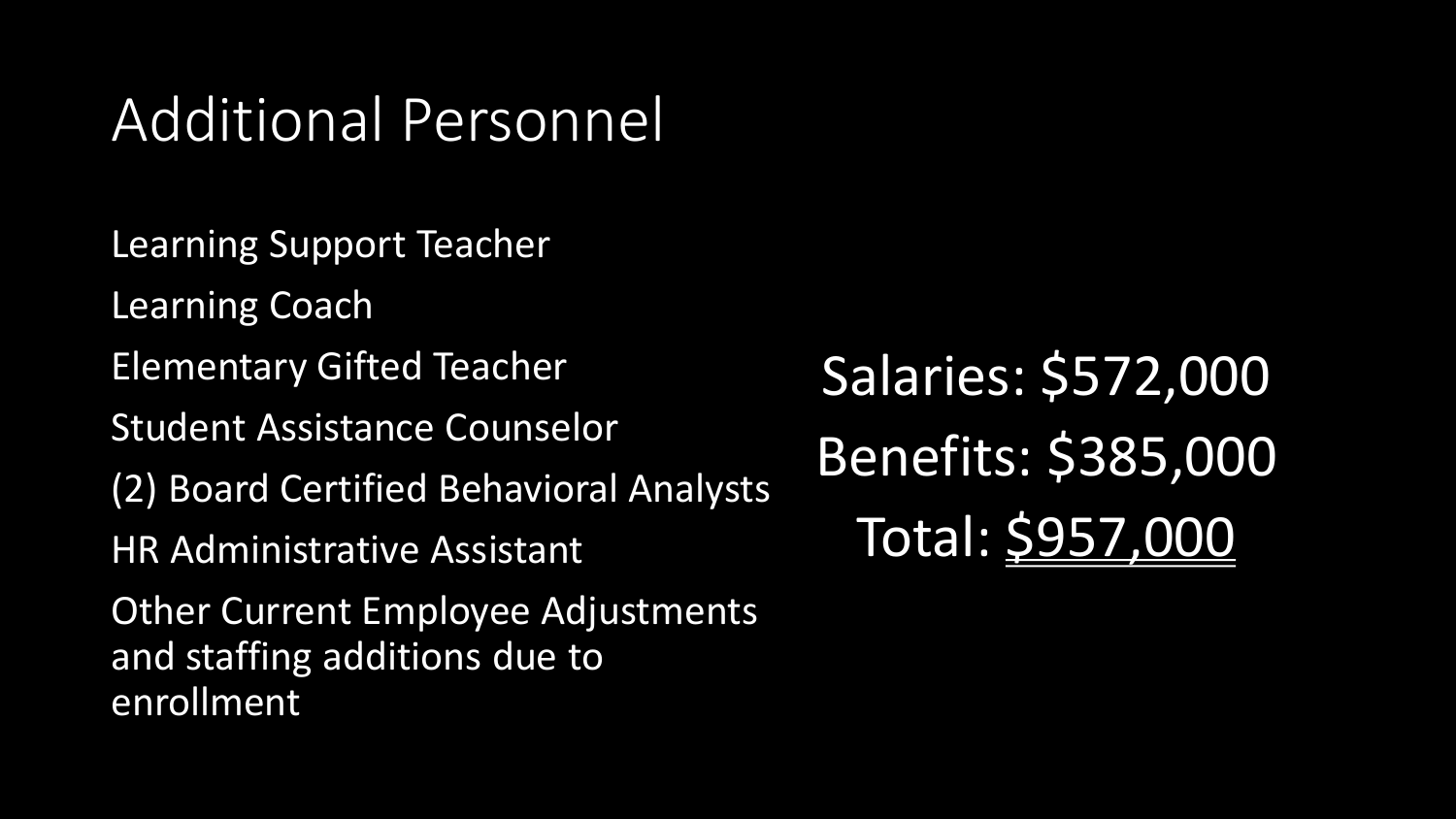## Facilities Upgrades

Varsity Softball Field - \$203,000 HS Basketball Baskets - \$45,000 X-Lab Ductwork - \$18,000 Security Upgrades - \$165,000 Hereford PA System - \$35,000 Total - \$466,000

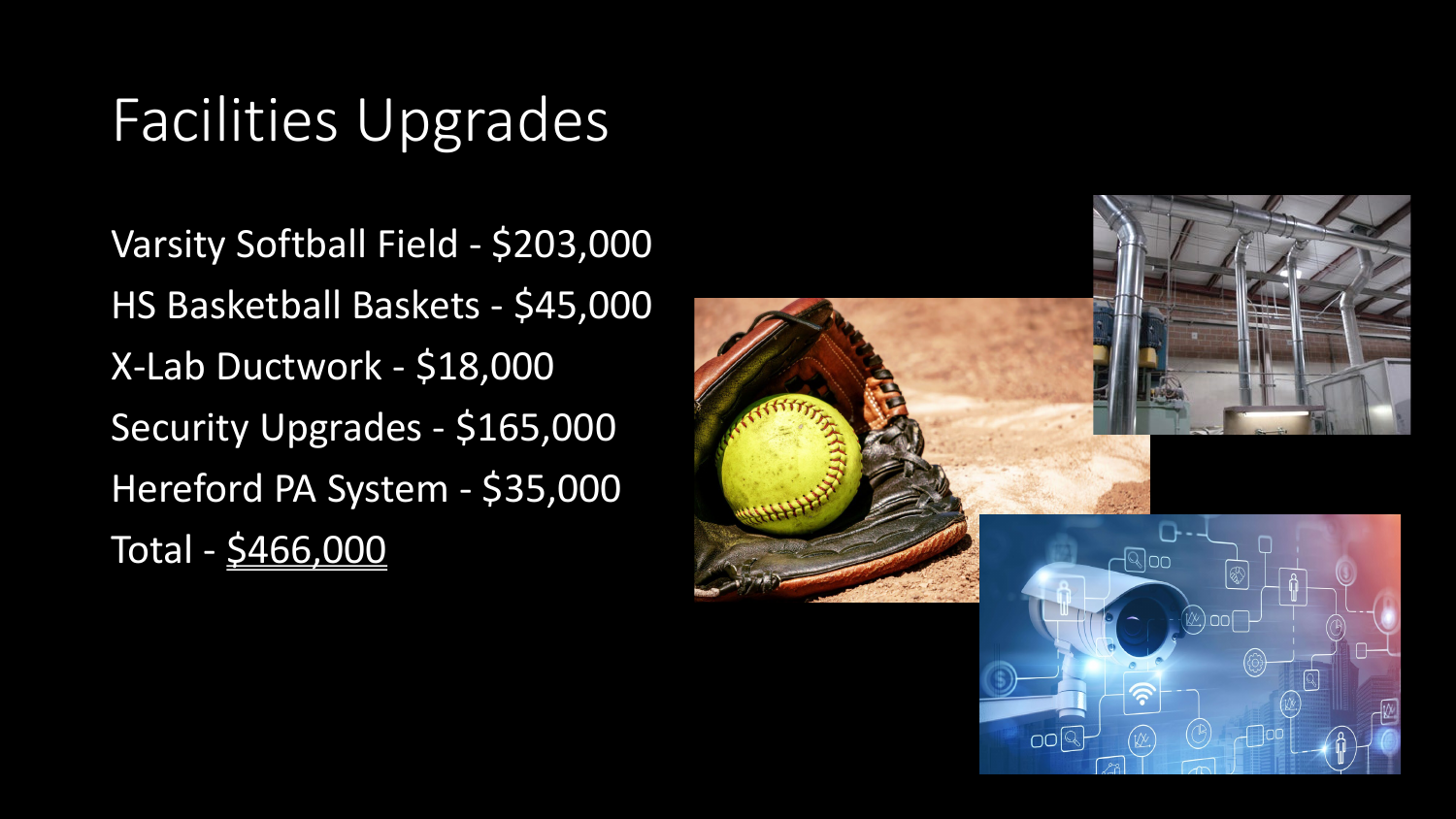# Act 1 Index & STEB

- Zero does NOT mean zero
- Zero means negative 1.13%
	- Results in \$441,456 lost tax revenue
	- Loss of \$232,969 net of assessment changes

Base Index: 3.4% UPSD Adjusted Index: 4.2%